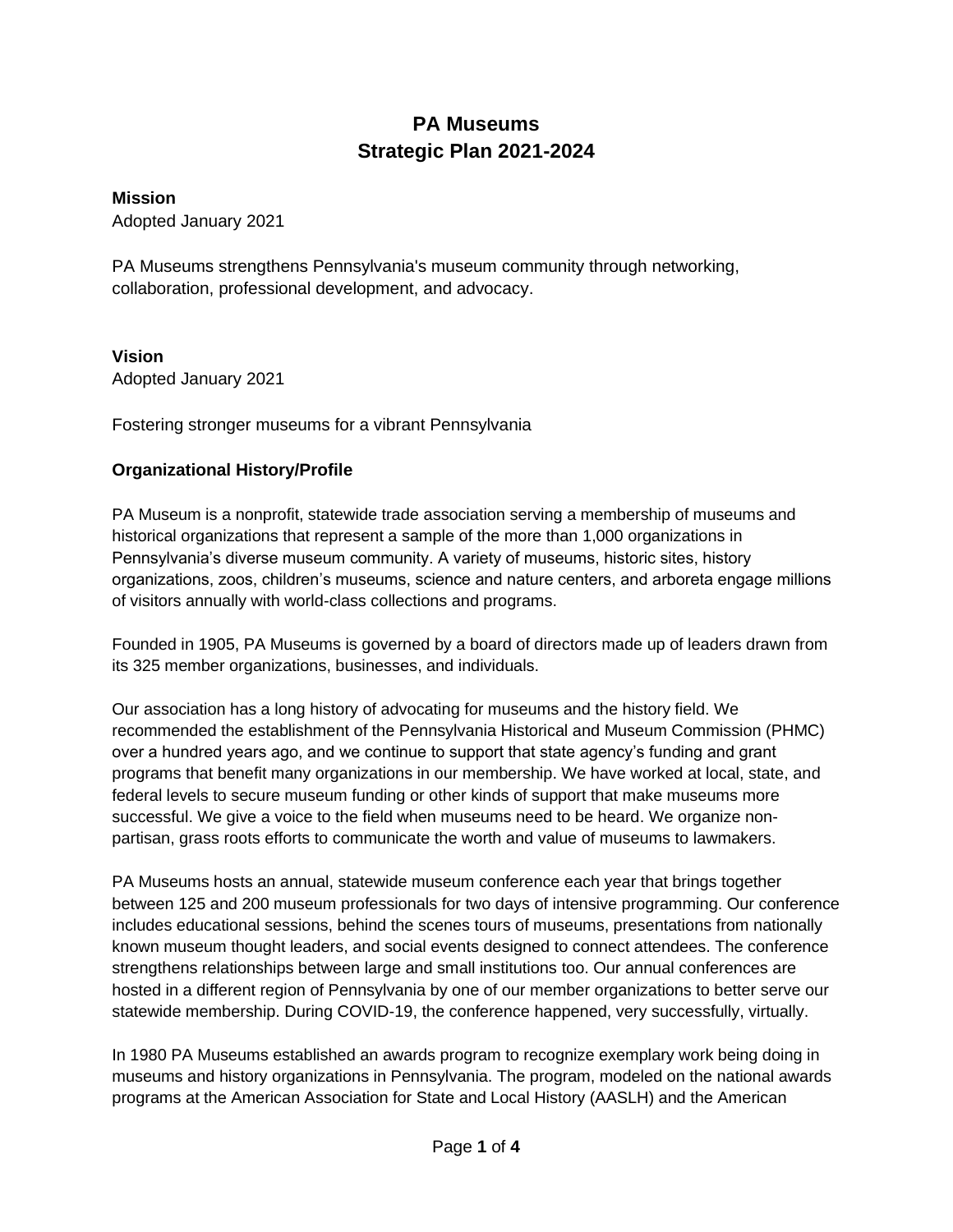Alliance of Museums (AAM), has grown over the years to recognize emerging museum professionals, projects that transform institutions, outstanding educational programs, and lifetime achievements in the field. Our nominations are judged by a committee using a nationally recognized model that was developed by the Pennsylvania Council on the Arts.

PA Museums partners with our members to present workshops and webinars. Our programs are responsive to the museum and history community's immediate needs. In 2020 we shifted to presenting all of our programs in a virtual environment and attracted attendees from well beyond Pennsylvania's borders. Our programmatic focus is helping organizations with less capacity that need professional development the most.

PA Museums frequently shares information and news with our membership and broader audiences that informs and strengthens the field. Our Tapestry e-newsletter, sent every two weeks, is consistently read by around 350 subscribers and exceeds the industry average for deliverability, readability, and engagement with its content. PA Museums is active on Twitter and Facebook with an increasing audience on both platforms. We use social media as a source for our newsletter and website, [https://www.pamuseums.org.](about:blank) In turn, as we update information on our website, we drive traffic there with our social media tools.

### **Planning Process**

The organization's last strategic plan covered the period 2012-2017. After its conclusion, the Board and Executive Director discussed the process of creating a new plan and formed a Strategic Planning Committee to do so.

## **Goals & Action Steps**

| Goal                                                                                             | <b>Action Step</b>                                                                                  | Responsible                  | Deadline                      |
|--------------------------------------------------------------------------------------------------|-----------------------------------------------------------------------------------------------------|------------------------------|-------------------------------|
| <b>Advocacy Committee</b>                                                                        |                                                                                                     |                              |                               |
| Explore retaining a lobbyist for<br>museum issues in<br>Commonwealth                             | Rusty defines need and<br>proposes potential<br>lobbyists                                           | Executive<br><b>Director</b> | 10/15/2023                    |
|                                                                                                  | Committee reviews<br>proposal and sponsors<br>it for board action at<br>April 2023 board<br>meeting | Committee                    | 4/15/2023                     |
| Integrate advocacy training into<br>programming & communications                                 | Rusty offer advocacy<br>training session during<br>2022 conference                                  | Executive<br><b>Director</b> | 4/15/2022                     |
|                                                                                                  | Share recording of<br>above training post-<br>conference                                            | Executive<br><b>Director</b> | 5/15/2022                     |
| Engage with Federal, state, and<br>local legislators on a regularly<br>scheduled basis, to build | Schedule meetings in<br>Harrisburg between                                                          | Executive<br>Director        | April each<br>year of<br>plan |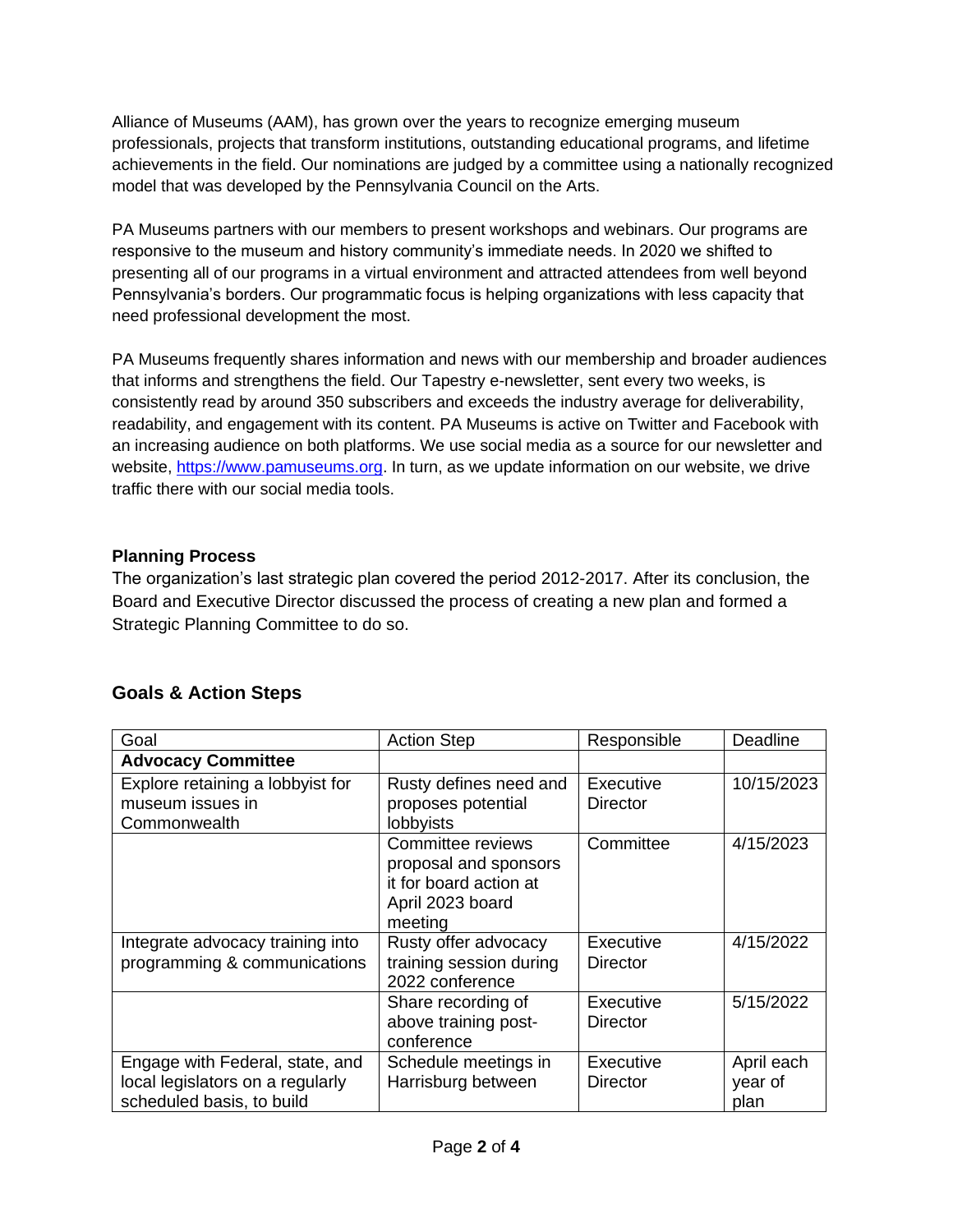| connections with PA Museums<br>and with specific museums and<br>their legislators          | museum staff members<br>and legislators                                                                                                                                                             |                               |                                                     |
|--------------------------------------------------------------------------------------------|-----------------------------------------------------------------------------------------------------------------------------------------------------------------------------------------------------|-------------------------------|-----------------------------------------------------|
|                                                                                            | Participate in AAM<br>Museum Advocacy Day                                                                                                                                                           | Executive<br><b>Director</b>  | Feb,<br>annually                                    |
|                                                                                            | <b>Executive Director</b><br>sends new lawmakers<br>an intro to PA Museums<br>packet                                                                                                                | Executive<br><b>Director</b>  | At beg of<br>new<br>legislative<br>terms            |
| <b>Finance &amp; Development</b><br><b>Committee</b>                                       |                                                                                                                                                                                                     |                               |                                                     |
| Make financial sustainability the<br>bedrock of our programs,<br>operations, & initiatives | Develop a business<br>plan format for financial<br>planning related to each<br>program initiative - to<br>be completed before<br>broader decision<br>making by Exec<br>Director or in<br>committees | Committee                     | 5/1/2022                                            |
| Diversify our sources of<br>revenue, to improve<br>organizational strength                 | Review current and<br>historic revenue<br>streams; create findings<br>report                                                                                                                        | Committee                     | 12/31/2023                                          |
|                                                                                            | Out of revenue stream<br>findings report, identify<br>areas where our<br>strengths meet member<br>needs to bring in new<br>revenue types                                                            | Committee                     | 4/15/2024                                           |
| Implement investment strategy<br>policy                                                    | Review and finalize<br>proposal to board for<br>investment policy                                                                                                                                   | Committee                     | 6/15/2022                                           |
| Create and execute a basic<br>development plan                                             | Identify grant and<br>corporate sponsor<br>opportunities                                                                                                                                            | Executive<br><b>Director</b>  | 6/1/2022                                            |
|                                                                                            | Nurture relationships<br>with those identified<br>above, and apply for<br>funding                                                                                                                   | Executive<br><b>Director</b>  | Progress<br>reports,<br>Jan and<br>June<br>annually |
| <b>Nominating &amp; Governance</b><br><b>Committee</b>                                     |                                                                                                                                                                                                     |                               |                                                     |
| Increase visibility of PA<br>Museums' bylaws, policies, and<br>nomination opportunities.   | Create a website page<br>for bylaws and policies                                                                                                                                                    | Executive<br><b>Director</b>  | 4/1/22                                              |
|                                                                                            | Create nomination form<br>on website                                                                                                                                                                | Executive<br>Director, Averie | 5/1/22                                              |
|                                                                                            | Use Tapestry<br>newsletter to invite                                                                                                                                                                | Executive<br><b>Director</b>  | 6/1/22                                              |